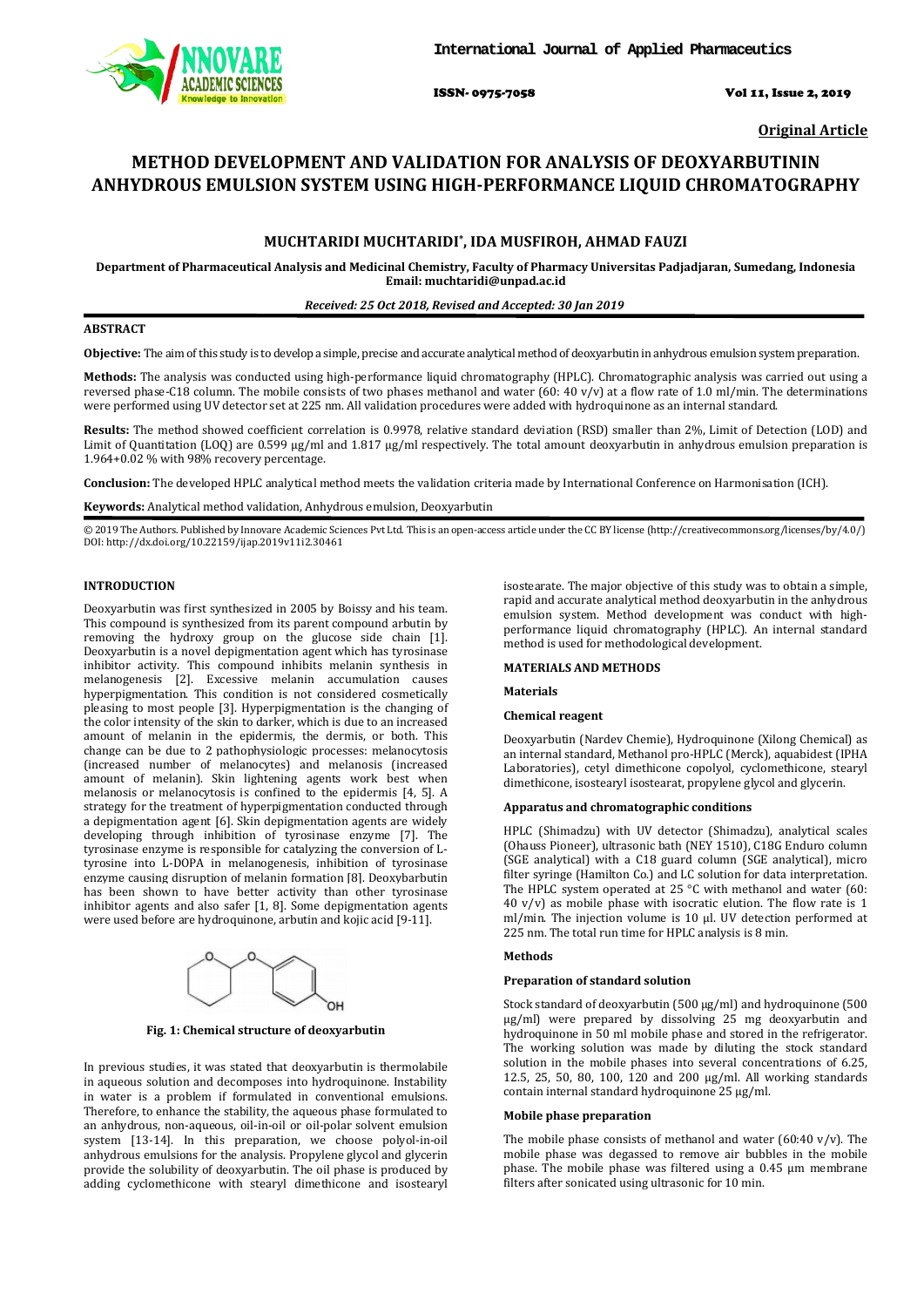## **Procedure validation with HPLC method**

The validation method was developed according to ICH (Q2) guideline validation of analytical procedures [15]. System suitability was conducted by injecting six replicated standards of deoxyarbutin. Linearity was observed using six solutions concentration of standard (6.25, 12.5, 25, 50, 100 and 200 µg/ml). Accuracy (recovery) was determined using three levels concentration of standard deoxyarbutin 80, 100 and 120 % (80, 100, 120 µg/ml) with three replications. The precision was investigated by respect to repeatability (intra-day precision) and intermediate precision (inter-day variation) by measured concentration of standard deoxyarbutin 100 % (100µg/ml) with six replications. The limit of detection (LOD) and limit of quantitation (LOQ) of deoxyarbutin were determined based on the standard deviation (σ) of response and slope (s). All standard concentrations of deoxyarbutin for validation procedure spiked with internal standard hydroquinone 25 µg/ml and excipient of preparation or placebo.

## **The analysis of deoxyarbutin in anhydrous emulsion preparation**

A cream sample (2.5 g) was dissolved in 100 ml methanol and then sonicated for 30 min. 2.5 ml sample diluted with 25 ml of mobile phase. The sample was filtered by a membrane filter of 0.45 μm and injected to HPLC system.

#### **RESULTS AND DISCUSSION**

#### **Method development and optimization**

The choice of the mobile phase is generally based on the polarity index (P '), hence it can elute the analyte from the column. The higher P value indicates the more polar mobile phase. To get the mobile phase with medium polarity, a combination of two or more mobile phases is performed. The mobile phase used is a combination of methanol and water. Methanol is a semipolar solvent. The polarity index of methanol and water respectively 5.1 and 10.2 [16]. Deoxyarbutin is a hydrophobic compound because the hydroxy group removed from the side chain of the glucose group of the parent compound, arbutin [1]. Deoxyarbutin can dissolve in methanol with the solubility of 667  $g/L$ at 24 °C. Hydroquinone used as an internal standard has more polar properties than deoxyarbutin with a log P value of 0.59 at a temperature of 25 °C (PubChem CID 785).

The combination of methanol and water with a 60: 40 composition can dissolve and remove both deoxyarbutin and hydroquinone from the column. The column used for separated deoxyarbutin and hydroquinone is reversed phase column C18. In the reverse phase

column, the stationary phase is octadecyl silica. It is caused by nonpolar compounds to be absorbed in the column longer. Therefore, in this analysis, hydroquinone is eluted prior to deoxyarbutin. The use of guard columns is aimed to protect the column from damage caused by chemical contamination, without affecting the results of the analysis. Contamination or impurity can be carried by the mobile phase contaminated from samples, solvents, or substances from the pump. The existence of this contamination causes disturbances, such as high back pressure, formed peaks that are divided or expanded, the disturbed baseline either drifts or decreases, and the most common is the change in resolution or separation of the columns. Analytical method validation with HPLC was developed by internal standard method. Internal standard methods are used to improve the precision and accuracy of results where volume errors are difficult to predict and control the analytical methods [17]. The error of analysis is caused by injection errors, solvent evaporation and the preparation in the analytical procedure. In this study, hydroquinone is chosen as an internal standard. UV detector sets at 225 nm to detect deoxyarbutin and hydroquinone. Both of these compounds have a chromophore group that can be detected on UV wavelength.

In this study, a simple mixed of mobile phase containing methanol: water (60:40 v/v) can separate these two compounds within 8 min in its preparation. Methanol has intermediate polarity and combination with water can elute this hydrophobic compound from C18 Column [18]. This method is more efficient compared to several studies which examine the separation of deoxyarbutin and hydroquinone using HPLC with a conditioned mobile phase, such as methanol and water at 80:20 (v/v) and acetonitrile-water-formic acid at the various ratio and with spectrophotometric method [19].

#### **Validation methods**

System suitability test (SST) is an essential feature in analytical method validation. SST mainly determines Resolution (R), repeatability (RSD-relative standard deviations of peak response and retention time), column efficiency (N), capacity factor and tailing factor (T) [15]. SST is generally performed to evaluate the suitability and the effectiveness of the entire chromatographic system. Not only it is initially used but also used during the analysis. The proposed method meets these requirements within the accepted limits as shown in table 1. The chromatogram standard deoxyarbutin and IS hydroquinone is described in fig. 2. Deoxyarbutin and hydroquinone are separated completely, and there is no interference placebo preparation or matrix on their chromatogram.



**Fig. 2: Chromatogram standard of deoxyarbutin 50 µg/ml (5.237 min) and internal standard hydroquinone 25 µg/ml (2.017 min). The Xaxis is retention time and Y-axis is AUC**

| <b>Parameters</b>                 | <b>Recommended limit</b> | Result                        |                              |  |
|-----------------------------------|--------------------------|-------------------------------|------------------------------|--|
|                                   |                          | Hydroauinone                  | <b>Deoxyarbutin</b>          |  |
| Injection repeatability $(n = 6)$ | RSD<2 % for $n \ge 5$    | RSD of area: 0.146 %          | RSD of area: 0.197 %         |  |
|                                   |                          | RSD of retention time: 0.06 % | RSD of retention time: 0.121 |  |
| Plate number (N)                  | N > 2000                 | 2,508                         | 4,592                        |  |
| Capacity factor (K)               | $<$ k'<10                | 0.299                         | 2.192                        |  |
| Tailing factor (T)                | $T \leq 2$               | 1.17                          | 1.16                         |  |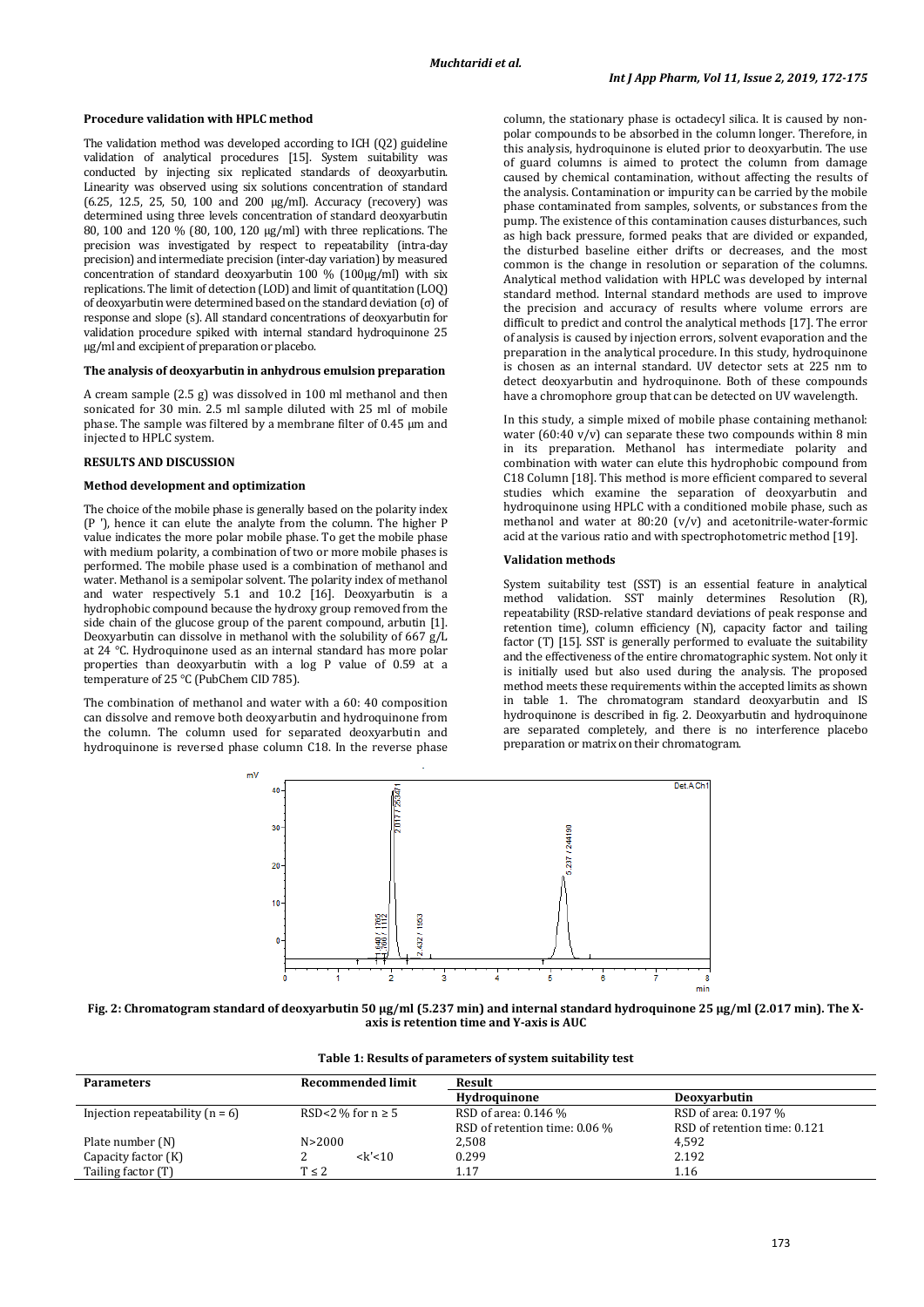Linearity was studied using six standards of deoxyarbutin spiked with IS hydroquinone. Each variation concentration was injected into HPLC system in triplicate. The calibration curve was constructed by plotting between ratio concentration of deoxyarbutin (x) and hydroquinone and ratio peak area (y). The correlation coefficient ( $r^2$  = 0.9978) obtained for the regression line demonstrates that there is a strong linear relationship between peak area and concentration of deoxyarbutin (fig. 3). Limit of Detection (LOD) and Limit of Quantification present the sensitivity of the analytical method. LOD is the point at which a measured value is larger

than the uncertainty associated with it. It is the lowest concentration of an analyte in a sample that can be detected, but not necessarily quantified. LOQ is the minimum injected amount that produces quantitative measurements in the target matrix with acceptable precision in chromatography, typically requiring peak heights 10 to 20 times higher than the baseline noise. LOD and LOQ were calculated by using the following equations: LOD = (3.3 σ/s), LOQ = (10 σ/s) [19]. LOD and LOQ deoxyarbutin in this analytical method are found consecutively 0.599 µg/ml and 1.817 µg/ml.



**Fig. 3: Calibration curve of deoxyarbutin with an internal standard method**

Repeatability (intra-day) and intermediate precision (inter-day variation) are shown in table 2. Precision is presented as % RSD. Precision was determined by placebo spiked method. % RSD for repeatability is 1.90 % and % RSD for intermediate precision is 1.27 %.

|  |  |  | Table 2: Result repeatability and intermediate precision |  |
|--|--|--|----------------------------------------------------------|--|
|  |  |  |                                                          |  |

| Precision              | <b>Parameters</b> | Concentration $(\mu g/ml)$ | Acceptance criteria | <b>Results</b>  |
|------------------------|-------------------|----------------------------|---------------------|-----------------|
|                        |                   |                            |                     | (mean±SD)       |
| Repeatability          | $%$ RSD           | 100                        | $%$ RSD $<$ 2       | 1.90 ±1.93      |
| Intermediate precision | % RSD             | 100                        | % RSD<2             | $1.27 \pm 0.56$ |

\*Precision value is represented as a mean±SD (standard deviation) of 6 observation (n=6) on level 100 %.

| Level $(\% )$ | Deoxyarbutin added (mg) | Deoxyarbutin founded (mg) | Recovery $(\% )$ (mean $\pm$ SD) |
|---------------|-------------------------|---------------------------|----------------------------------|
| 80            | 39.8                    | 37.5                      | $96.3 + 1.19$                    |
|               | 40.0                    | 38.9                      |                                  |
|               | 40.2                    | 39.2                      |                                  |
| 100           | 50.1                    | 51.6                      | $102.4 + 0.6$                    |
|               | 50.2                    | 51.1                      |                                  |
|               | 50.1                    | 51.4                      |                                  |
| 120           | 59.9                    | 59.2                      |                                  |
|               | 59.8                    | 58.0                      | $97.8 + 0.9$                     |
|               | 59.8                    | 58.4                      |                                  |
|               |                         |                           |                                  |

## **Table 3: Recovery studies deoxyarbutin with placebo spiked method**

\*Accuracy value is represented as a mean±SD (standard deviation) of 3 observation (n=3) each level.

The aim of study accuracy is to investigate the analytical method that is able to provide accurate result value. Accuracy can also be described as the closeness between the founding value and the true value. Accuracy reported by percentage recovery. Same as the precision study, accuracy is determined by placebo spiked method. Accuracy meets criteria validation. As the result of recovery percentage shown in table 3.

### **Analysis deoxyarbutin in anhydrous emulsion preparation**

Table 4 shows the level of deoxyarbutin in anhydrous emulsion preparation. 2.5 g emulsion is dissolved in 100 ml methanol, and added by 25µg/ml internal standard hydroquinone. Methanol

solvent used for extracting deoxyarbutin from other components [12]. To speed up the extraction process, the process is assisted by sonication, using ultrasonic for 15 min. Sonication aims to increase the homogeneity of dissolving particles that may still be present in the matrix by increasing kinetic energy from the particle. 2.5 ml samples are diluted with 25 ml of mobile phase. The sample is filtered by a membrane filter of 0.45 μm and injected to HPLC system. The deoxyarbutin concentration in preparation is determined by making a substitution of the peak area ratio between deoxyarbutin and hydroquinone to regression linear. The total of deoxyarbutinin anhydrous emulsion preparation (n=3) is 1.96±0,02 % with 98% recovery.